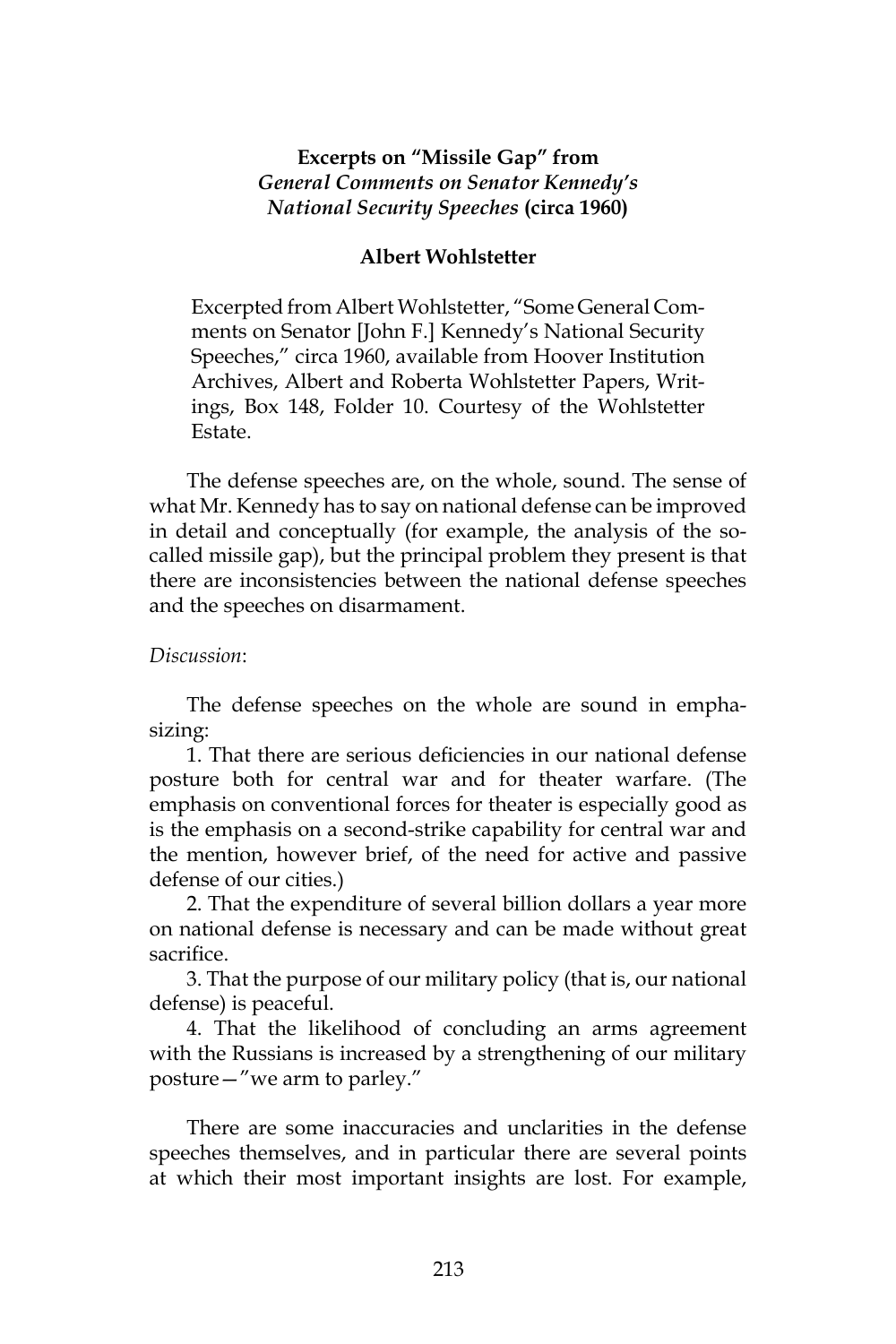the missile gap speech in 1958 recognizes that retaliatory power depends on not just the number of offense vehicles on both sides but also the active and passive defenses of both sides. However, other parts of this speech and other speeches suggest that the problem is one of simply a disparity in the number of vehicles and is soluble completely by an increase in the number of our Polaris and Minutemen. The name "missile gap" itself was suggested by an anticipated difference between the number of missiles in our force and the number of missiles in the Russian force in the early 60's. There are several things that are wrong with the notion of missile gap, some of which are summarized in another attachment.

*The Concept of the "Missile Gap"*

The phrase "missile gap" came into use to express the anticipated difference between the number of missiles anticipated for the Russian force and the number programmed for our own in the early 60's. It is evident that the more rapid growth of the Russian missile force is connected with some of our defense troubles, but nonetheless the notion of missile gap has many deficiencies for the purposes of describing what that trouble is.

\*\*\*\*\*

1. The missile gap is the result of a direct comparison between pre-attack forces of the Soviet Union and pre-attack forces of the United States. In this case, missile forces. Similar direct comparisons of pre-attack forces figured in earlier Congressional and Administration debates, for example, an earlier flurry about an expected gap between the number of Russian heavy bombers and American heavy bombers led to an increase in our B-52 program. The Congressional critics have, especially until very recently, compared pre-attack numbers of U.S. bombers with preattack numbers of Russian bombers or pre-attack numbers of U.S. missiles with Russian missiles, etc. The Administration answers at first consisted in simply broadening the basis of comparison, for example, to the total of pre-attack missiles, and bombers (medium and heavy), in the U.S. force with the analogous total in the Russian force.

2. Strictly speaking, neither the critics nor the administration respondents were in point when they matched pre-attack forces to demonstrate either that there was a deficiency or that there was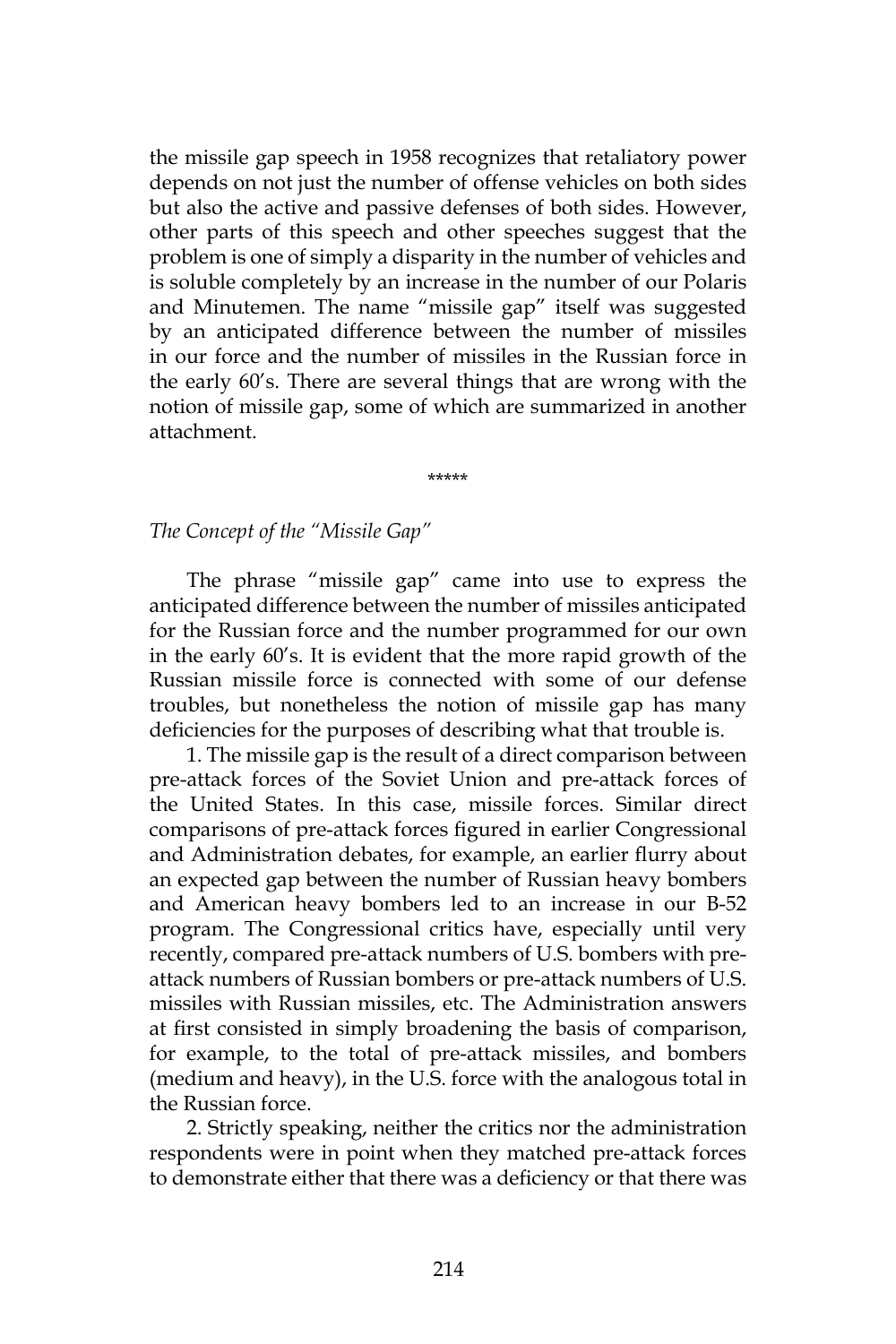not. The problem so far as deterrence is concerned is to assure retaliation which, of course, is a matter of a second-strike capability, and it is possible for the victim of aggression to have a larger preattack force than the aggressor and little or nothing to strike back with after the aggression. This is so if his forces are sufficiently concentrated, soft, easy to target, lacking in penetration capability, etc. And on the other hand it is possible for the reverse to be true. In fact the administration program for the 60's is inadequate to assure deterrence, but an analysis that shows this has to be subtler than a mere matching of pre-attack capabilities for both sides. The administration in this last year changed its line of response to its critics, and instead of saying that while we would have fewer missiles we would have as many or more missiles as bombers in total, it said correctly that matching is irrelevant. And it asserted that there would be no "deterrence gap." There is nothing wrong with the logic of this last argument. It is simply factually in error. To demonstrate it requires an analysis of the interactions of Russian and U.S. forces assuming various reasonable strategies for both sides and considering warning and response time, the problems of command and control, and the cumulative problems of keeping a relatively accident-safe peacetime operation of the force, [and keeping] the capabilities to survive the opening blow, to decide on the transition from peace to war, and to penetrate active and passive defenses.

The gap concept simply ignores the complexity of the problem and was open to counter by the increased sophistication of the administration's response.

3. The adjective in "*missile* gap" suggests that the problem arrived with the advent of long-range ballistic missiles, and the noun "gap" suggests that it is a transient phenomenon. This is also suggested in the first item that we have to get successfully through the gap. In fact the problem of deterrence became a difficult one before the advent of the ballistic missile and stemmed basically from the failure to *protect* our strategic force as distinct from simply increasing it. (In fact viewing it as a problem of matching pre-strike forces encourages a continuance of this bad habit.) Finally, the gap notion, in suggesting that there is a trouble period of more or less definite short duration, is excessively cheery. A "gap" would seem by definition to have something solid on the other side. Unfortunately there is not. It will take continuing ingenuity and effort in light of changing technology to get a stable deterrent. In some respects, far from getting easier in the late 60's